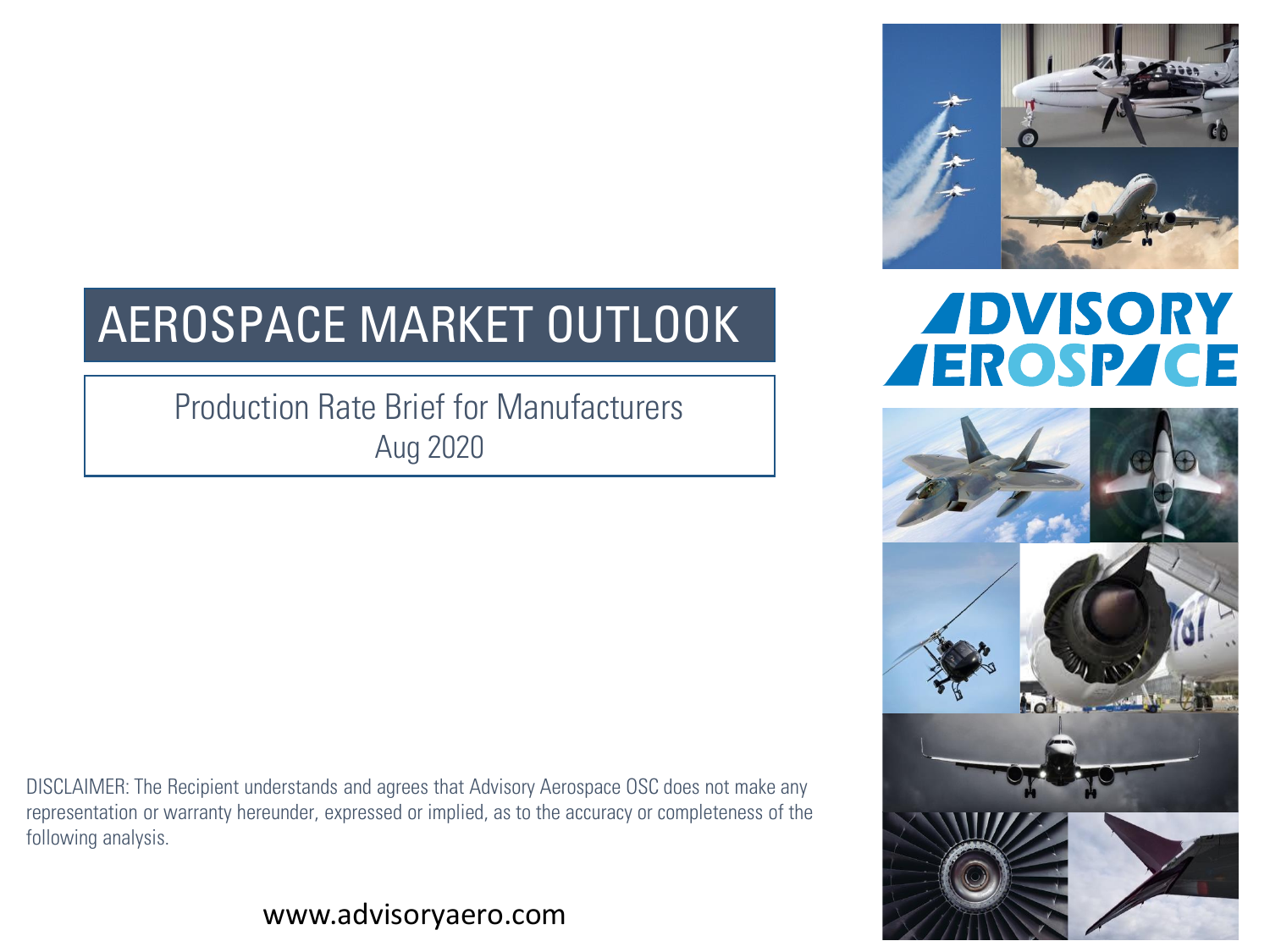## Recap: 2019 Aircraft Production Market was Valued at \$177B

| <b>Market</b> | Sub-Market       | Total<br>(2019 \$Billion) |
|---------------|------------------|---------------------------|
| Civil         |                  | 134.0                     |
|               | Narrow Body (NB) | 40.4                      |
|               | Wide Body (WB)   | 60.3                      |
|               | <b>Business</b>  | 23.6                      |
|               | Regional         | 5.7                       |
|               | Rotary           | 3.9                       |
| Military      |                  | 43.2                      |
|               | Fighter          | 24.0                      |
|               | Rotary           | 11.9                      |
|               | Transport        | 5.8                       |
|               | <b>Trainers</b>  | 1.5                       |
| Total         |                  | 177.3                     |



Wide Body and Narrow Body jet liner production was at \$100B in 2019 at list prices Military aerospace production is dominated by Fighter jets, mainly JSF

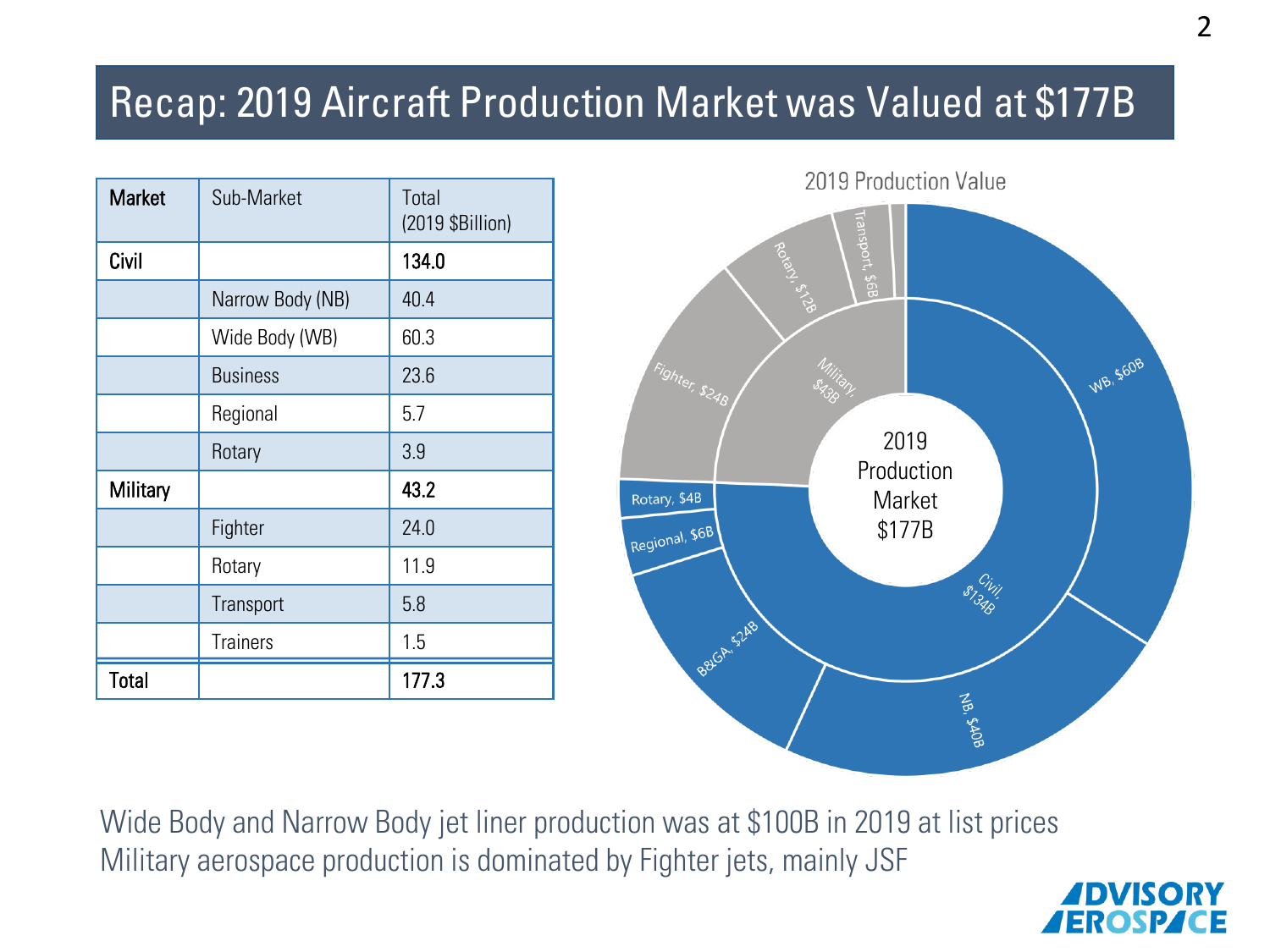## COVID-19 Impact Estimated over \$300B during 2020 - 2025



#### Estimates based on industry consensus of air traffic recovery by 2023

2020 Production estimated at \$125B (a 30% drop from 2019) for all aerospace segments Commercial segment bears the brunt (\$200B) of impact in 2020-2025 ERO.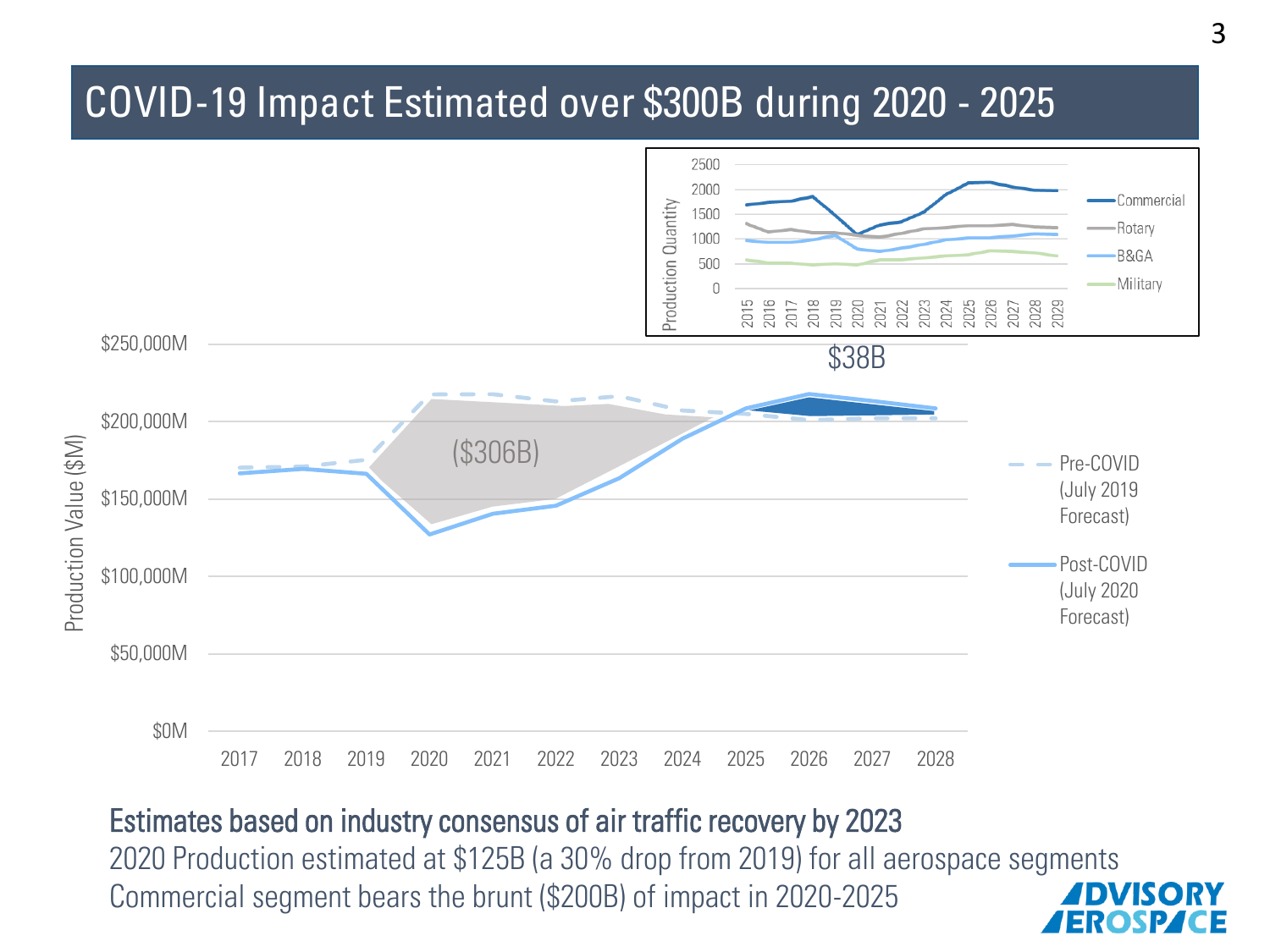#### Wide Body Production Slower to Recover than Narrow Body





2016 2017 2018 2019 2020 2021 2022 2023 2024 2025 2026 2027 2028 2029

777X EIS delayed by another year 787 production rate reduction to 6 per month in 2021 737Max rate at 31 per month by early 2022

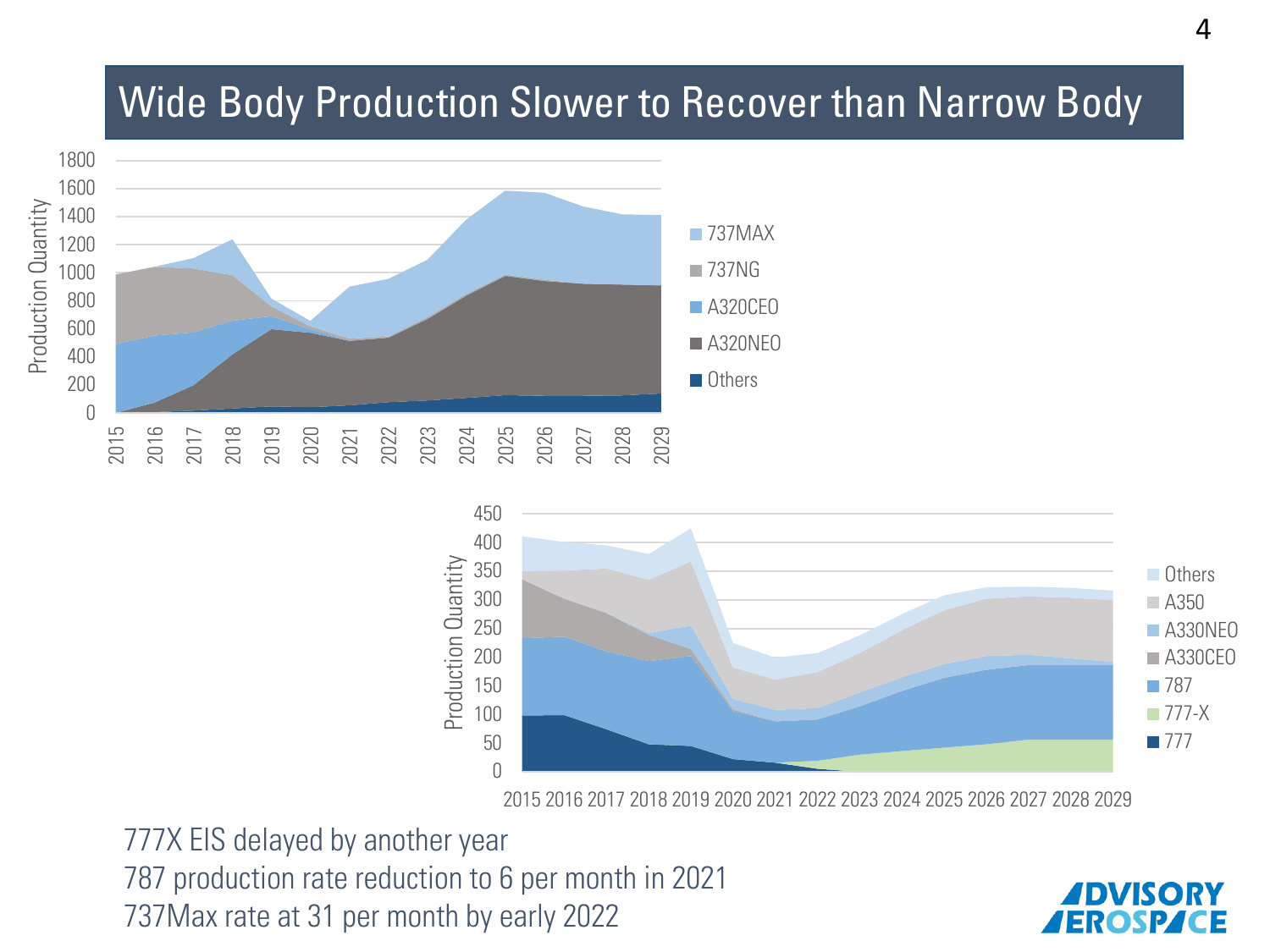## Fighter production has a large wild card (Future Competitions)



About 1/3<sup>rd</sup> of future demand will be driven by intense international competitions (India and Canada among the main countries) Future international sales will likely be divvied up between JSF, F-18, Rafale and Eurofighter

EROSP K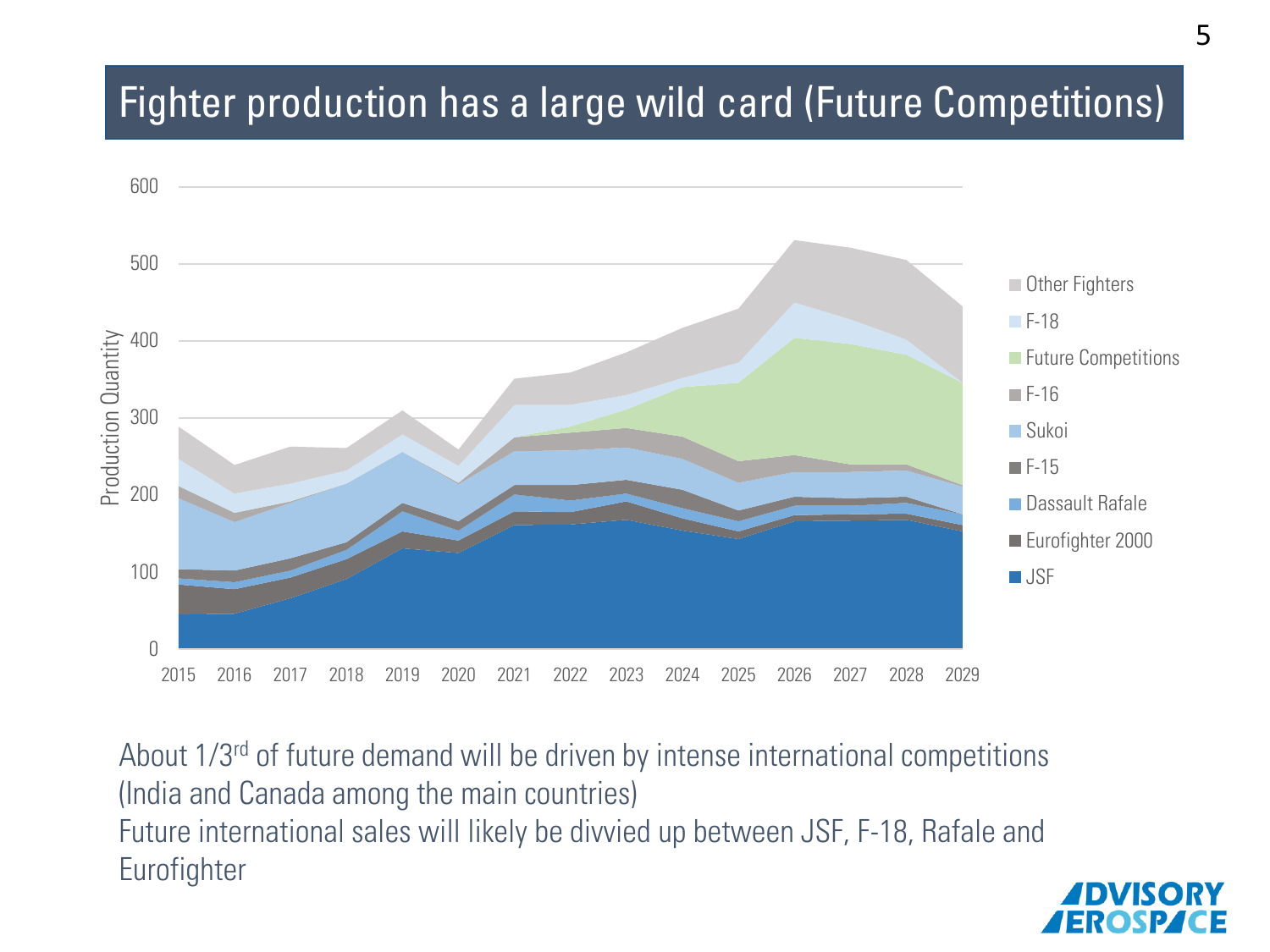## NB Jet Engine Production Rates will Settle to 2:1 GE vs. Pratt



LEAP will continue to dominate – the market share at about 65% is largely maintained Pratt's GTF will grow with A320NEO & A220 while the smaller thrust PW1700G / PW1900G growth is stunted by E2 Jet's inability to sell in the North American market

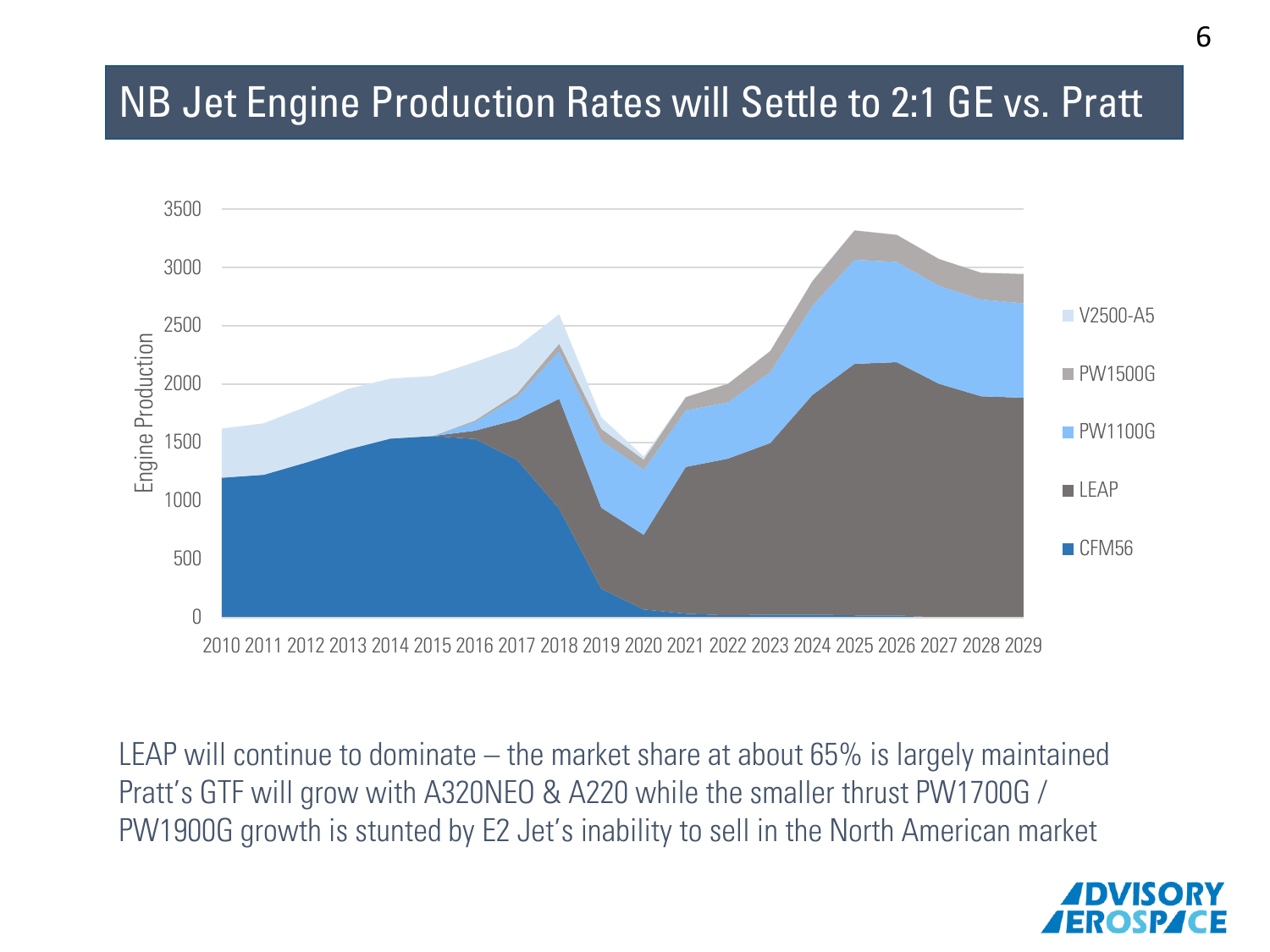#### Negligible Pratt Contribution in WB Production



Trent Family dominates despite several teething issues with various models PW4000 and GP7200 will finally be out of production GE will enjoy a healthy market share with GEnX and GE9X

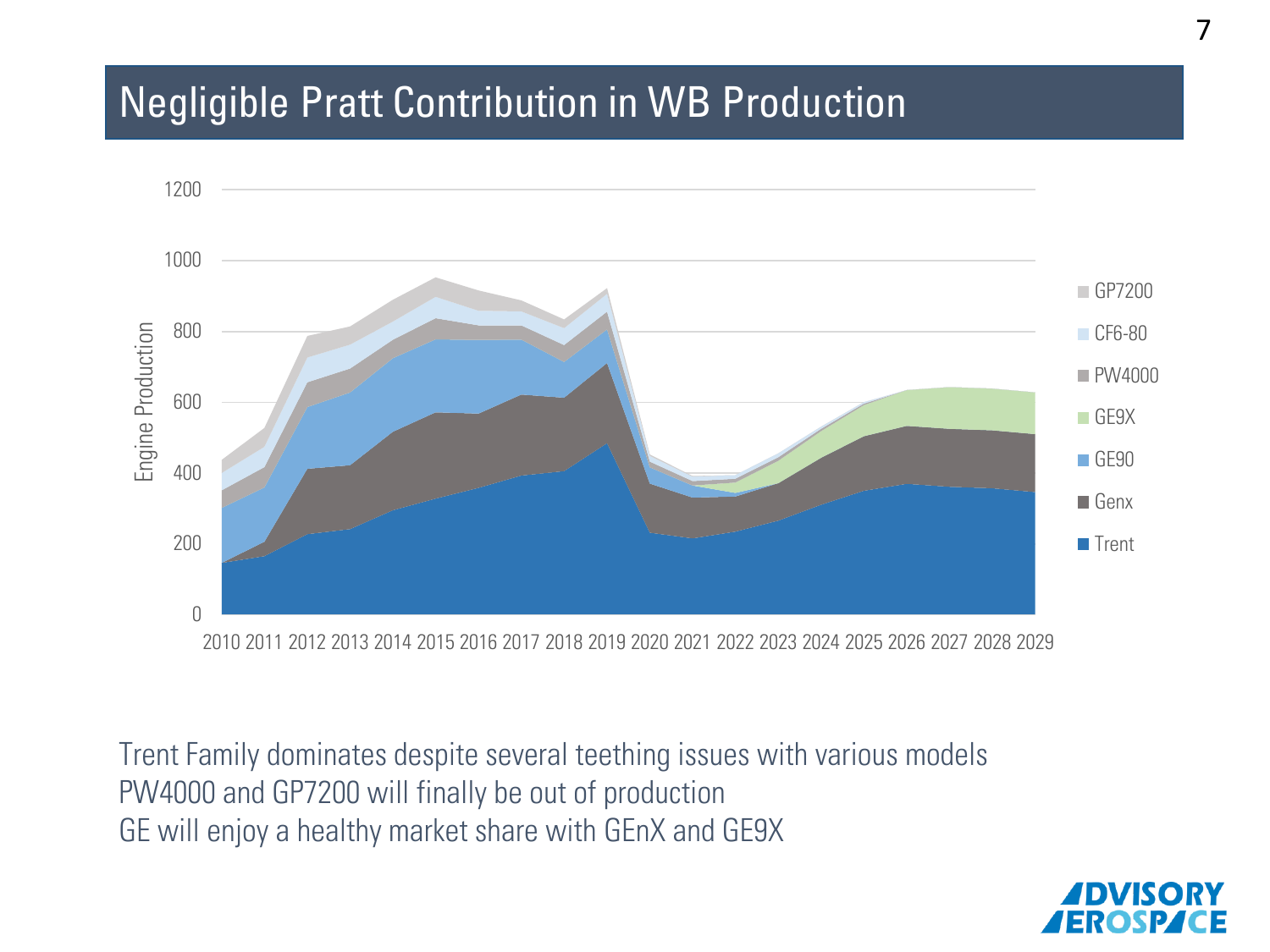## Fighter Jet Engine Production Dominated by F135 and F414



Yet to be decided international competitions will have impact on mid/late 2020's engine production growth (not included here)